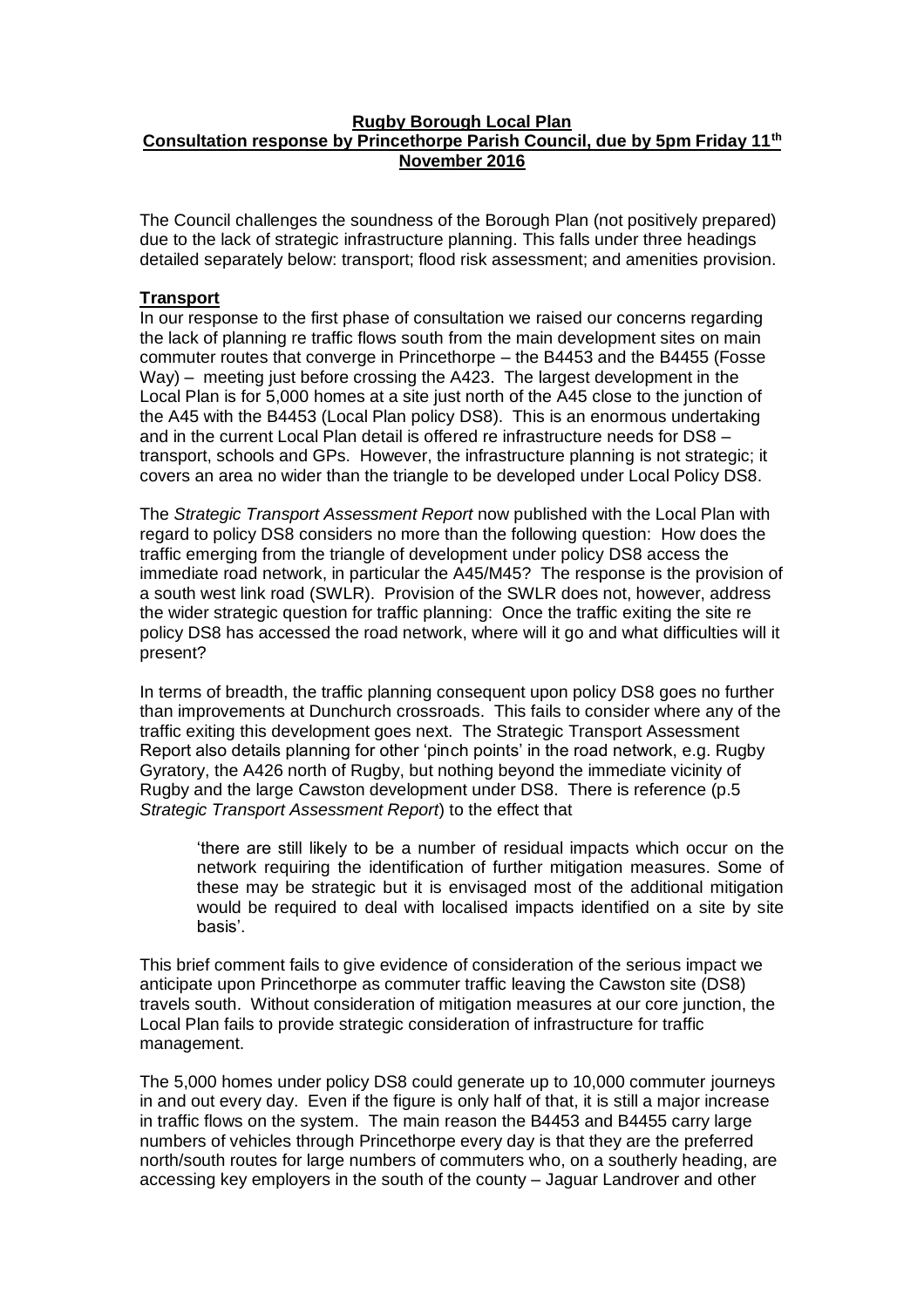major employers around Leamington, Warwick and Stratford. (This is in addition to the traffic routing to Princethorpe to feed the two catholic schools within the village – Our Lady's First School, and the independent Princethorpe College.) Notwithstanding clear signage for routes via the A46, the B4453 has been a longstanding favoured route for many commuters and there is no reason to think that completion of the Toll Bar junction upgrade will bear on commuter route selection. Quite simply, the Fosse Way presents a more enjoyable drive for a great many drivers, even if it does result in significant congestion at key junctions, especially the junction where the joint flow from the B4453 and B4455 crosses the A423 in Princethorpe. See our response under the first phase of consultation for details of the traffic data we commissioned in November 2015 (another data collection is scheduled for November 2016). Nearly 3,500 vehicles cross that junction between the hours of 07:00 and 09:00 every week day (one vehicle every 2 seconds). There is likely no affordable option for moving the traffic flows onto alternative routes, the strategic issue is to mitigate the tailbacks and congestion that currently aggravate traffic flows at peak times through the B4453/B4455/A423 junction in Princethorpe. A roundabout at this junction would allow current traffic volumes to travel smoothly through the junction and would enable the route to sustain a managed flow with the steady increase to be expected through the phased execution of policy DS8. Without such infrastructure investment, it is difficult to see how the minor roads leading into this junction can bear further traffic volumes. A §106 agreement is the obvious solution. With a total build of 5,000 houses, there should be plenty of scope to write in such an agreement in to the planning at this stage.

Delaying is not an option. On previous developments to meet local needs elsewhere (the construction of the Rugby western relief road) the then Parish Council objected that it would result in increase of traffic south on the B4453 impacting on the village and causing tailbacks to the B4453/B4455/A423 junction. They were told no such effect was likely. That proved wrong. Of the 300+ HGVs larger than 11.5m that daily use the B4453 (a minor road that is not fit for such large vehicles), 140 of these journeys are the outbound and inbound journeys of the 70 large bulk carriers that take that route daily from the Cemex quarry at Long Itchington to the cement works off the western relief road. That routing was the natural consequence of the development of the western relief road. We do not know if Princethorpe featured on the planning maps for the western relief road – probably not. The village does not feature on any of the maps in the 172 pages of the *The Strategic Transport Assessment Report.*

#### **Flood Risk Assessment**

Princethorpe has a high level of flood risk. That is acknowledged in the supplementary documents for the Local Plan – see, e.g. inset map 25 detailing the flood plain from the watercourse running through the village. There is, however, an immediate impact upon this from developments planned in our neighbouring village of Stretton on Dunsmore. Stretton on Dunsmore have already raised concerns about the Local Plan re the risk to flooding in their village, although the source of the flood risk there is different to the risk at Princethorpe and no note seems to have been made of how these two different kinds of risk are related.

The flood risk map for Stretton on Dunsmore shows that the main flood risk to the villages concerns flooding from surface water, not from the watercourse that runs just to the southern edge of the village. In Princethorpe, our flood risk comes from the watercourse rather than surface water. The indicative plan for 75 new houses in Stretton understandably raises concern for their Council re surface water flood risk. However, Stretton's surface water flood risk is Princethorpe's watercourse flood risk. The March 2016 floods in Princethorpe (3 houses inundated, several vehicles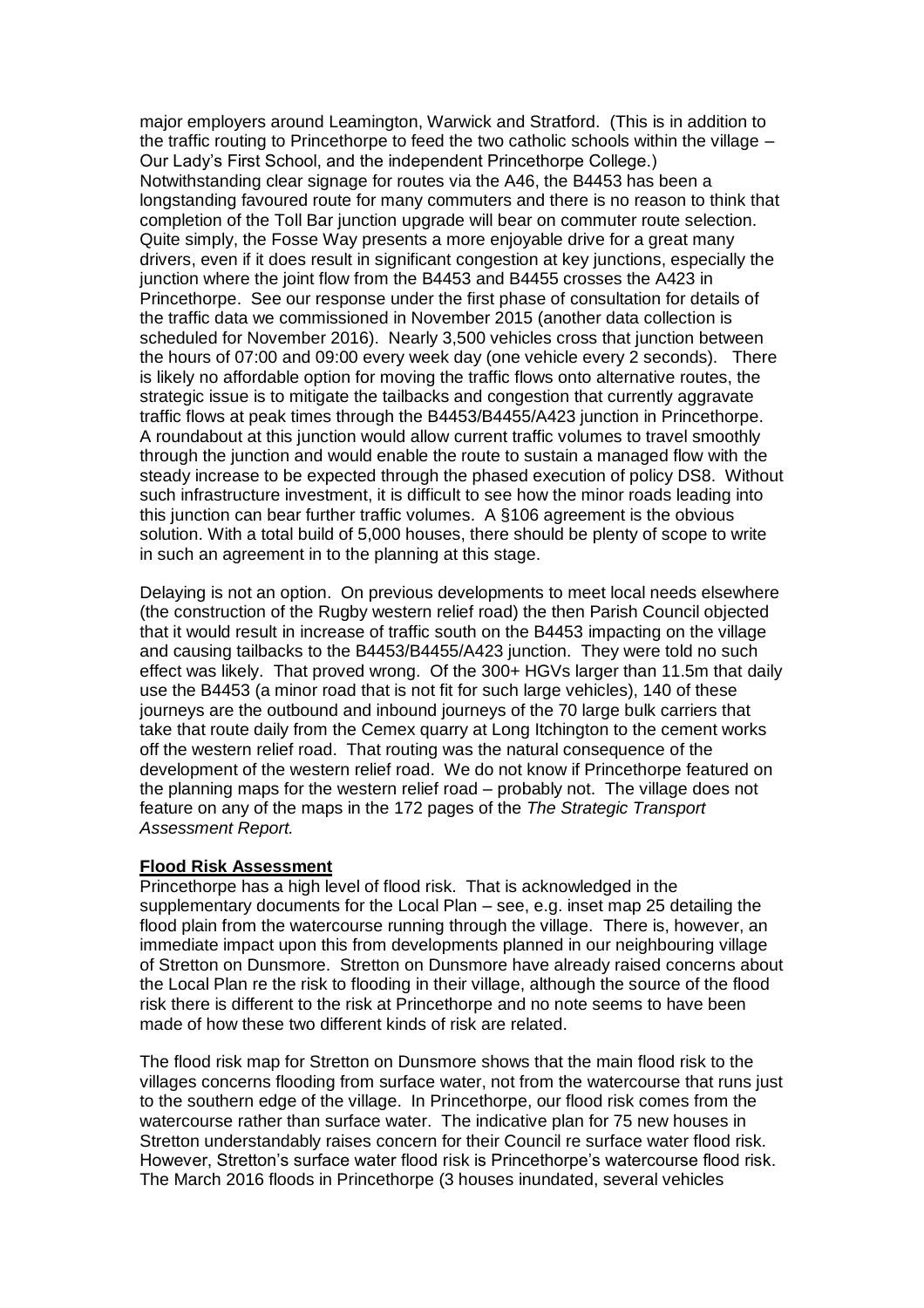abandoned, two vehicles 'written off' + one property with raw sewerage in its back garden) were due to the inability of the catchment area between Stretton and Princethorpe to handle the very heavy overnight rain that poured into the watercourse heading south to Princethorpe. Any development in Stretton that impacts on the ability of the catchment area to absorb rainfall and that adds to surface water problems in Stretton only adds to the volume of the flow heading south from Stretton to Princethorpe. There is no assessment of this risk in the Local Plan.

#### **Amenities**

We do not accept that adequate appraisal of key amenities (schooling and GP surgeries) has been provided regarding the proposed 75 new homes in Stretton on Dunsmore. Princethorpe falls within the catchment for the First School in Stretton. The first school in Princethorpe is a Catholic school that prioritizes families of that faith and is currently full. The Stretton school, Knightlow, has been full, closed to Princethorpe families, for two years unless the family already have an older child at the school. Consequently, some families in Princethorpe have to travel to Long Itchington for first school provision. It cannot therefore be true that the school at Stretton has space for the proposed development of 75 new homes when it is already oversubscribed within its current catchment area.

Policy GP2 of the Draft Local Plan states:

 Development will be permitted within the existing boundaries of all Main Rural Settlements.

#### Further, at §3.11 (p.17) it states that

Main Rural Settlements have a sufficient level of services, or access to services to allow for development within the existing settlement boundaries. The experience of Princethorpe residents is that this is not true with respect to schooling provision. We have no confidence that adequate consideration has been given to impact on the GP services in Stretton either.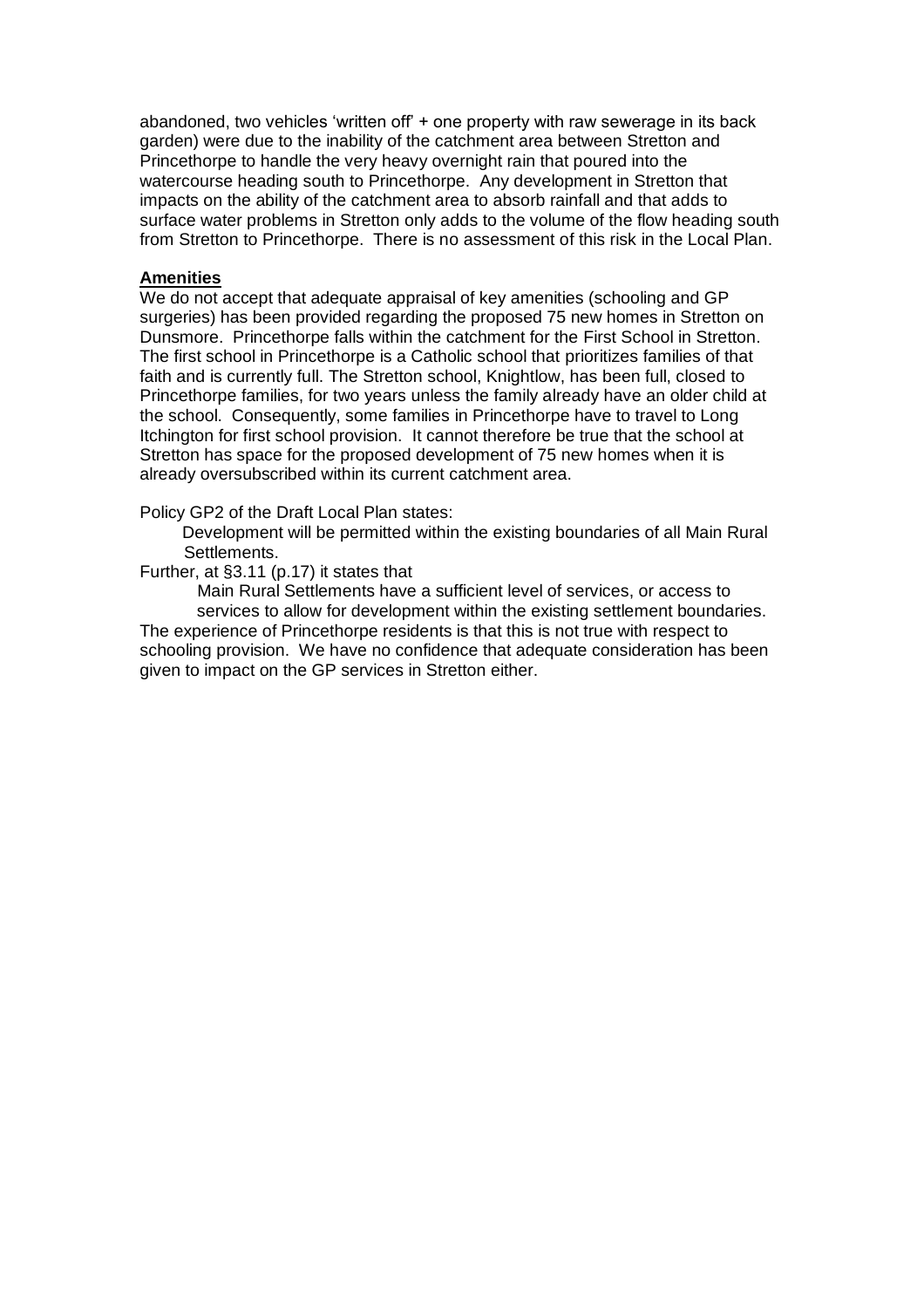# RT HON JEREMY WRIGHT OC MP



Mr Mark Ryder Transport and Highways Warwickshire County Council Shire Hall Warwick CV34 4RL

Our Ref: JW/JW6601

April 2017

Dear Mr Ryder

I recently went on a site visit to Princethorpe, where I met with members of Princethorpe Parish Council, Cllr Howard Roberts and and others who have raised concerns in relation to traffic problems and safety related issues in the area.

Those who I met expressed serious concerns about safety when parents and children are crossing the busy A423 to get to the village school. I understand that a proposal to install a pedestrian refuge is being considered by WCC but that concerns remain about the siting of this and safety given the speed limit (and incidents of speeding) in the vicinity.

There is also an issue with the key junction further up the road. A large volume of traffic passes through the Fosse Way/ B4453/ A423 junction, where traffic on the A423 has priority. It seems likely that more pressure will be put on the junction going forward as the development under the local plan in Cawston is realised. Development in Long Itchington and Southam is also likely to lead to an increase in traffic moving in the other direction.

It seems to me that an option worth exploring would be putting a roundabout at the key junction. This would have the knock on effect of slowing traffic on the A423 and making it easier for those crossing the road to reach the village school.

I wonder whether you would be willing to visit the site in question? I am sure that members of Princethorpe Parish Council would be delighted to meet with you and I would be happy to attend with you if that would be helpful.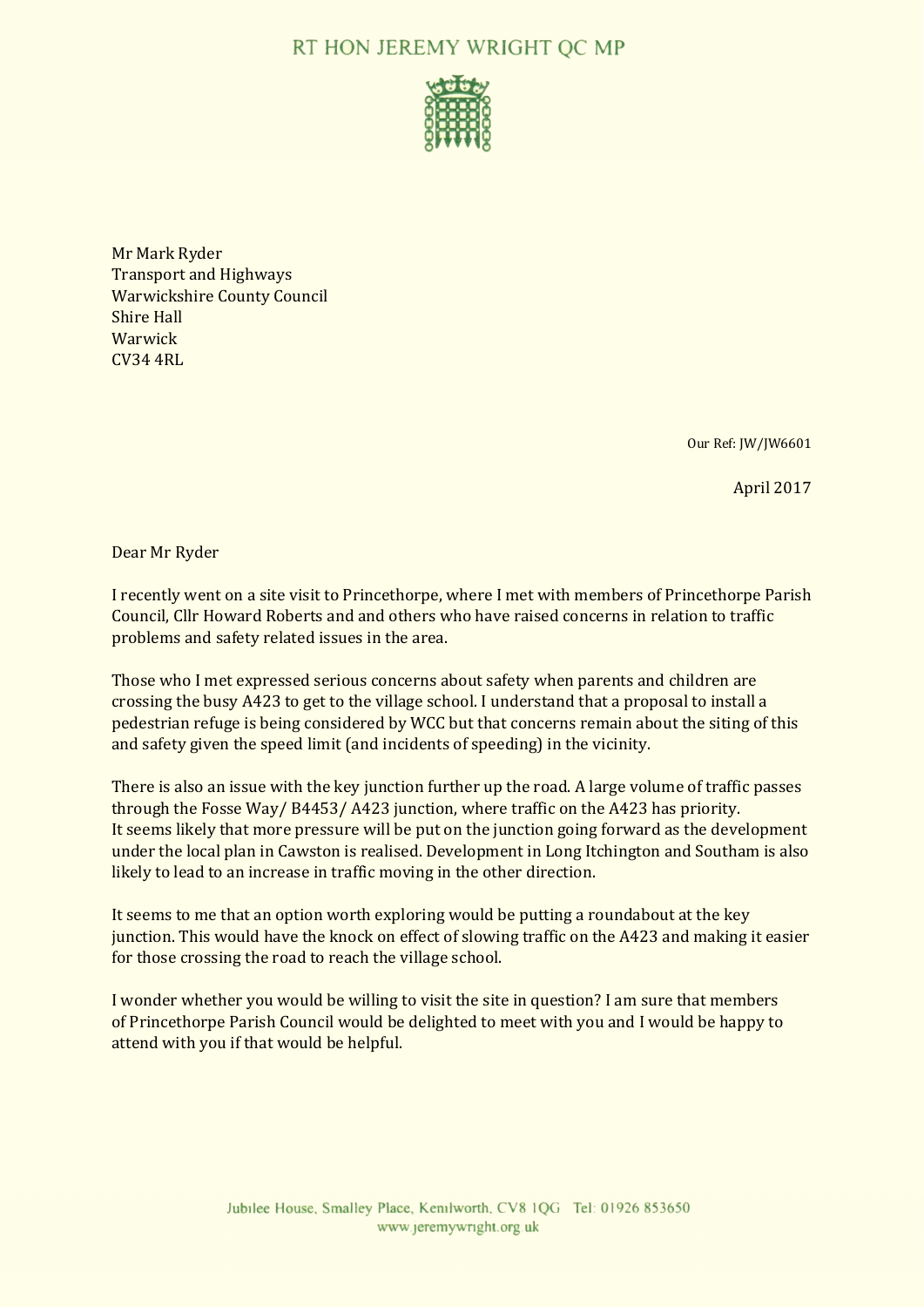Please send your response either by post to my constituency office (address below) or via email to **jeremy@jeremywright.org.uk** quoting **Case Ref: JW6601**.

Yours sincerely

**RT HON JEREMY WRIGHT QC MP Member of Parliament for Kenilworth and Southam**